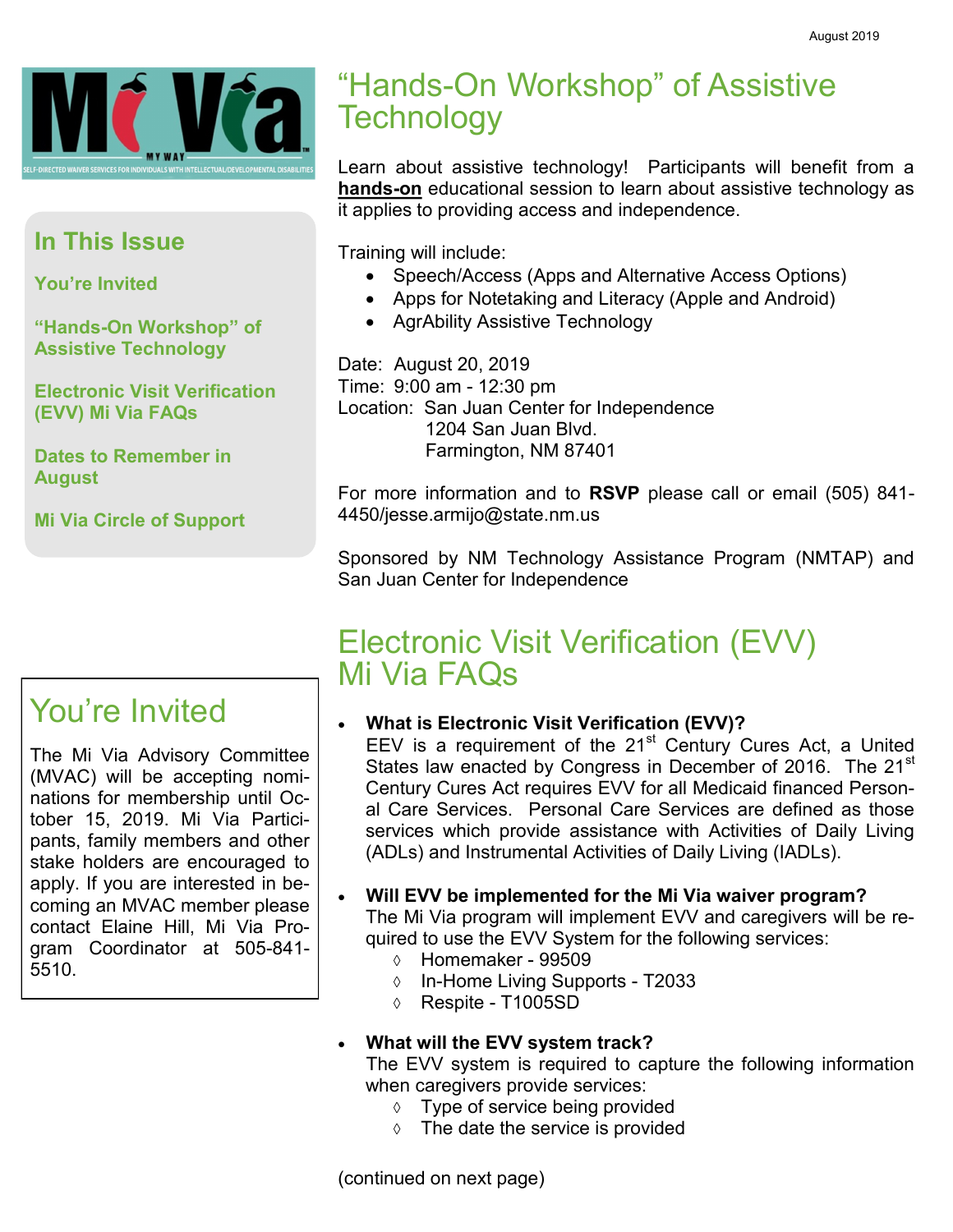## FMA-Conduent Contact Information:

**Phone:** 1-866-916-0310 8:00 am to 5:00 pm Monday, Tuesday, Thursday, and Friday 8:00 am to 4:00 pm Wednesday

**Toll-free Fax:** 1-866-302-6787

**E-mail:** mi.via@conduent.com (Do not email forms to Conduent)

## **Physical Address:**

1720-A Randolph Rd SE Albuquerque, NM 87106

#### **Note:**

The Mi Via Advisory Committee works with the State to share information and help with communication among all Mi Via Participants.

Comagine Health is the Third Party Assessor (TPA) for Mi Via. They are responsible for reviewing and approving the Service and Support Plans (SSP).

## Electronic Visit Verification (EVV) Mi Via FAQs

#### (continued)

- $\Diamond$  The time the service is provided
- The location where the service began and the location where the service ended
- $\Diamond$  The name of the caregiver providing the service

#### • **How will the caregiver clock in and out?**

The caregiver will use the EVV system to clock in when they begin providing the service and clock out when they are finished providing the service.

- $\Diamond$  The caregiver will be able to use one of the following devices when clocking in or out:
	- The participant's landline phone; or
	- An app installed on a smartphone or tablet.
- **Will the EVV system support self-directed waiver programs such as Mi Via?**

The EVV system will be developed to support self-direction:

- will be flexible and adaptable to changes in employee schedules, accommodate limited internet access, is mobile, and intuitive to use;
- will not include rigid schedules;
- $\Diamond$  will allow caregivers to clock in or out, using a mobile device, outside of the participants home.
- **What happens if I live in an area without internet or data service?**

In the event there is not internet connection or cell phone coverage at the time the caregiver is clocking in or out the EVV system will store the information for a period of time until the device is connected.

• **What about privacy of my caregivers; will the EVV system track them when they are not working?**

The EVV system will only record the location when the caregiver clocks in and when the caregiver clocks out. It will not track or record the location between clock in and clock out.

• **What if my caregiver forgets to clock in or clock out?**

In the rare occasion the caregiver's clock in or clock out activity is incomplete, or they forgot to complete the clock in or clock out, the EOR will have the ability to correct the submission electronically.

## • **Will there be training provided?**

Training on how to use the EVV system will be provided prior to implementation.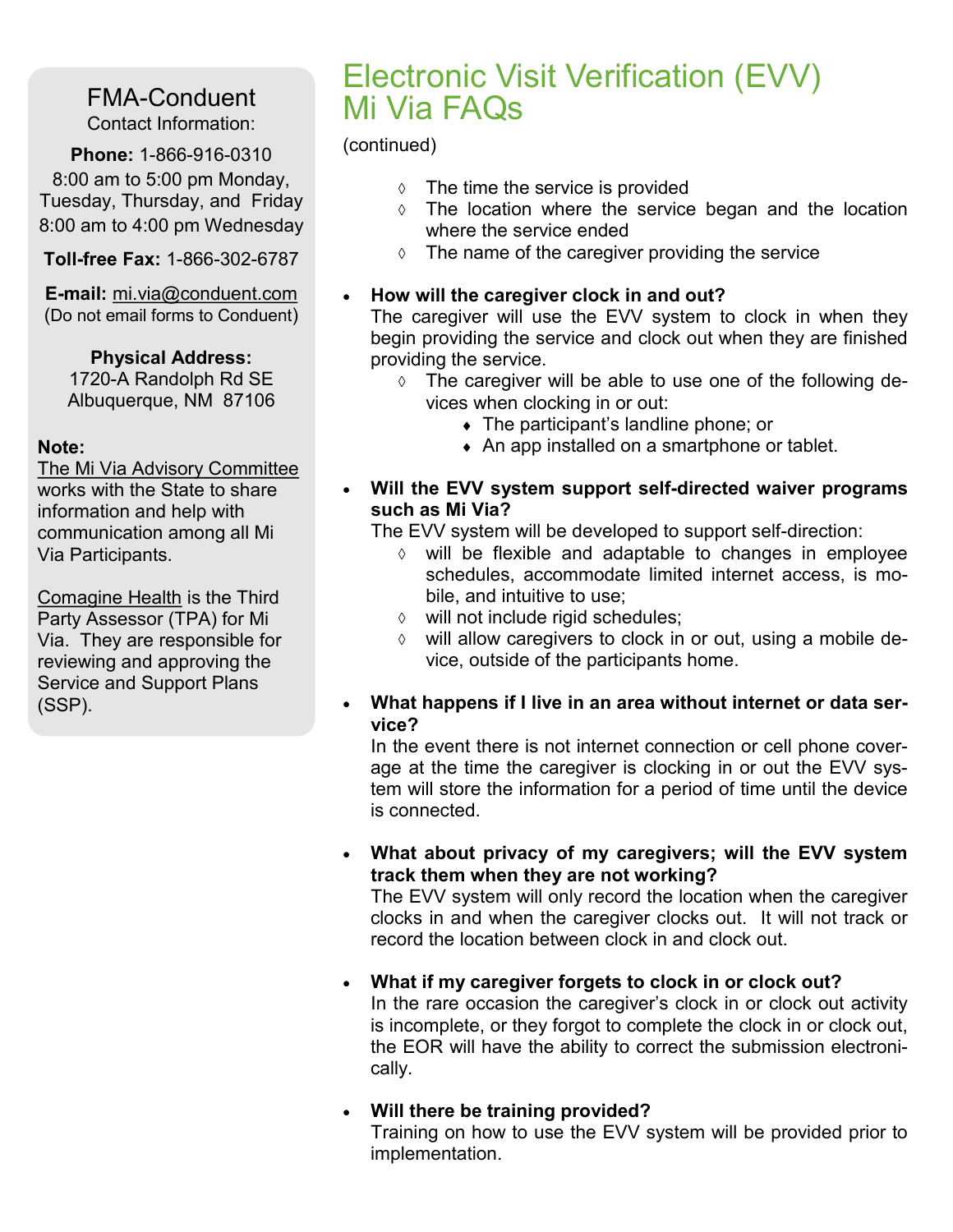## **Dates to Remember in August**

# August 2019

| Sun     | Mon     | Tue     | Wed            | Thu         | Fri                                                                                                                  | Sat                                                                                                                                |
|---------|---------|---------|----------------|-------------|----------------------------------------------------------------------------------------------------------------------|------------------------------------------------------------------------------------------------------------------------------------|
| July 28 | July 29 | July 30 | July 31        | $\mathbf 1$ | $\overline{2}$<br>Paychecks and<br><b>Vendor Checks</b><br><b>Received or</b><br>Deposited; end of<br>the pay period | $\mathbf{3}$<br>Deadline to<br>submit faxed<br>timesheets,<br>Mileage & PRFs<br>for 8/16/19 pay-<br>ment; new pay<br>period begins |
| 4       | 5       | $\,6\,$ | $\overline{7}$ | 8           | 9<br><b>Vendor Checks</b><br><b>Received or</b><br><b>Deposited</b>                                                  | 10<br>Deadline to<br>submit PRFs for<br>8/23/19 payment<br><b>July Spending</b><br>Reports Available<br>to EORs                    |
| 11      | 12      | 13      | 14             | 15          | 16<br>Paychecks and<br><b>Vendor Checks</b><br><b>Received or</b><br>Deposited; end of<br>the pay period             | 17<br>Deadline to<br>submit faxed<br>timesheets,<br>Mileage & PRFs<br>for 8/30/19 pay-<br>ment; new pay<br>period begins           |
| 18      | 19      | 20      | 21             | 22          | 23<br><b>Vendor Checks</b><br><b>Received or</b><br><b>Deposited</b>                                                 | 24<br>Deadline to<br>submit PRFs for<br>9/6/19 payment                                                                             |
| 25      | 26      | 27      | 28             | 29          | 30<br>Paychecks and<br><b>Vendor Checks</b><br><b>Received or</b><br>Deposited; end of<br>the pay period             | 31<br>Deadline to<br>submit faxed<br>timesheets,<br>Mileage & PRFs<br>for 9/13/19 pay-<br>ment; new pay<br>period begins           |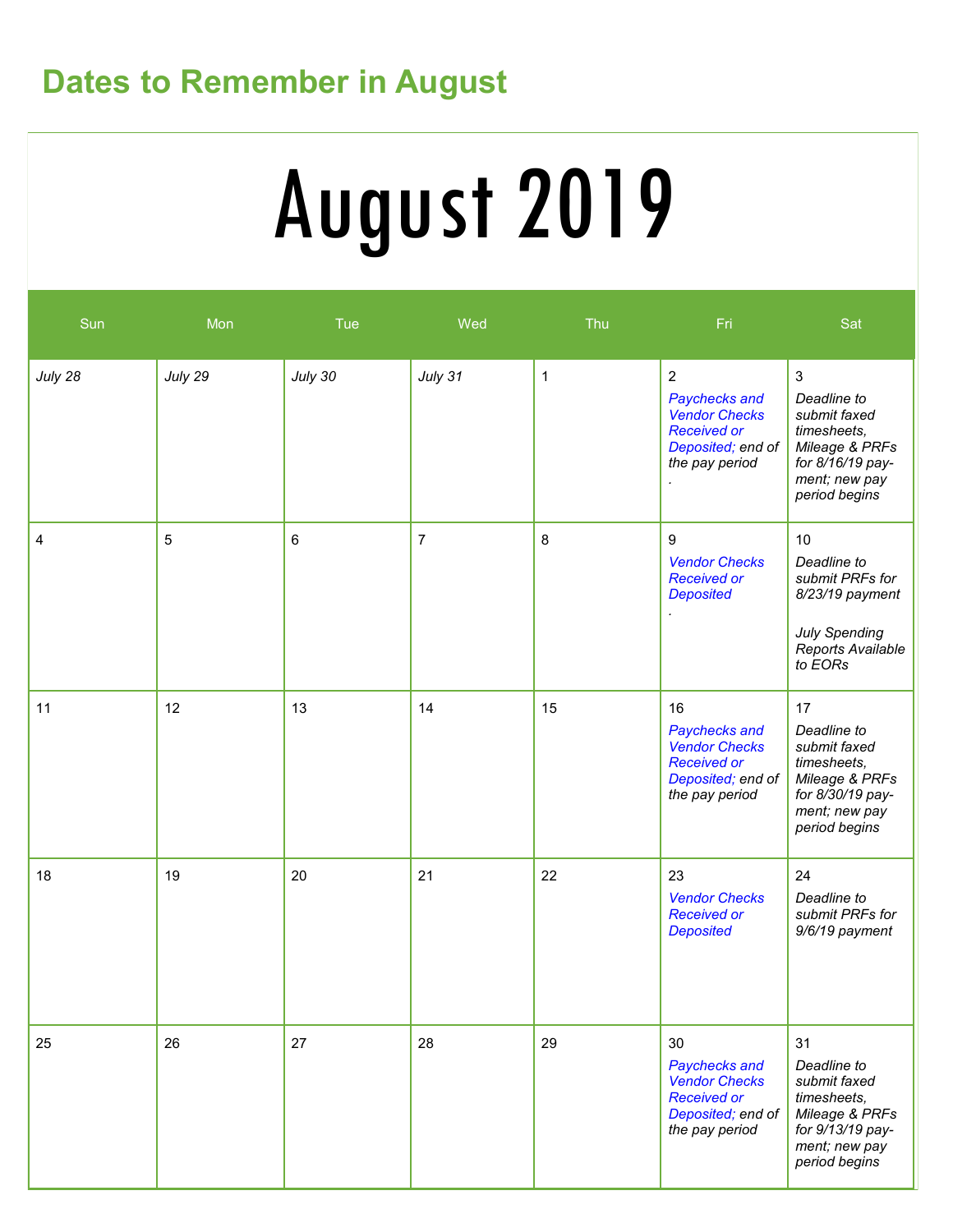## Mi Via Circle of Support

## **Web:** https://nmhealth.org/about/ddsd/pgsv/sdw

| <b>Agency Name</b>                                                                                                                                                                                                                                                                              |                                                                                                                                                               | <b>Contact Name</b>                                                                                                                                   |                                   | <b>Phone</b>                        | E-mail                                                     |                                                   | <b>Region(s)</b>                                    |  |  |  |  |
|-------------------------------------------------------------------------------------------------------------------------------------------------------------------------------------------------------------------------------------------------------------------------------------------------|---------------------------------------------------------------------------------------------------------------------------------------------------------------|-------------------------------------------------------------------------------------------------------------------------------------------------------|-----------------------------------|-------------------------------------|------------------------------------------------------------|---------------------------------------------------|-----------------------------------------------------|--|--|--|--|
| CNRAG, Inc. (Care Network Re-<br>source Assistance Group)                                                                                                                                                                                                                                       |                                                                                                                                                               | <b>Fallon Vincell</b>                                                                                                                                 | 575-621-3645                      |                                     | fvincell@cnragusa.com                                      |                                                   | Metro, SE<br>and SW                                 |  |  |  |  |
| <b>Consumer Direct Personal Care</b><br>(CDPC)                                                                                                                                                                                                                                                  |                                                                                                                                                               | Sandra Woodward<br>1-866-786-4999                                                                                                                     |                                   |                                     | sandraw@consumerdirectcare.com                             |                                                   | All of New<br>Mexico                                |  |  |  |  |
| Excel Case Management, Inc.                                                                                                                                                                                                                                                                     |                                                                                                                                                               | Diane Metoyer<br>505-324-8660                                                                                                                         |                                   |                                     | Metoyer@excelcasemanagement.com                            |                                                   | NW and SE<br>Regions                                |  |  |  |  |
| Los Amigos, LLC                                                                                                                                                                                                                                                                                 |                                                                                                                                                               | Sergio Garcia<br>505-204-6035                                                                                                                         |                                   |                                     | Sergio@losamigosbs.com                                     |                                                   | All of New<br>Mexico                                |  |  |  |  |
| Me Town                                                                                                                                                                                                                                                                                         |                                                                                                                                                               | Kimberly Riebsomer<br>505-310-9069                                                                                                                    |                                   |                                     | riebsomer@gmail.com                                        |                                                   | Metro and NE                                        |  |  |  |  |
| Merit Consulting, LLC                                                                                                                                                                                                                                                                           |                                                                                                                                                               | <b>Tina Storey</b>                                                                                                                                    | 505-507-9995<br>tinas@meritnm.com |                                     |                                                            |                                                   | Metro                                               |  |  |  |  |
| <b>Self-Directed Choices</b>                                                                                                                                                                                                                                                                    |                                                                                                                                                               | Sandy Skaar<br>Jacob Patterson                                                                                                                        | 505-508-1663                      |                                     | Sandy@sdchoices.com<br>Jacob@sdchoices.com                 |                                                   | All of New<br>Mexico                                |  |  |  |  |
| UNM Center for Development and<br>Disability (CDD)                                                                                                                                                                                                                                              |                                                                                                                                                               | Tanya Baker-McCue<br>Janelle Groover                                                                                                                  |                                   | 1-866-383-3820                      | tbaker-mccue@salud.unm.edu<br>jtorresgroover@salud.unm.edu |                                                   | All of New<br>Mexico                                |  |  |  |  |
| <b>Visions Case Management</b>                                                                                                                                                                                                                                                                  |                                                                                                                                                               | Charles Clayton                                                                                                                                       |                                   | 575-779-7419 or<br>1-888-588-9152   | Charles@visionsnm.com                                      |                                                   | All of New<br>Mexico                                |  |  |  |  |
| Human Services Department / Medical Assistance Division - Exempt Services and Program Bureau<br>PO Box 2348, Santa Fe, NM 87504-2348, Toll-free Phone: 1-888-997-2583, Fax: 505-827-7277<br>Manages the FMA/Conduent (formerly Xerox) contract and the TPA/Qualis contract                      |                                                                                                                                                               |                                                                                                                                                       |                                   |                                     |                                                            |                                                   |                                                     |  |  |  |  |
| <b>Kresta Opperman</b>                                                                                                                                                                                                                                                                          |                                                                                                                                                               | Mi Via & Medically Fragile Unit Staff Manager<br>505-827-7776<br>Functions: Mi Via & Medically Fragile Waiver oversight,                              |                                   |                                     |                                                            | Kresta.Opperman@state.nm.us                       |                                                     |  |  |  |  |
| Jessica Velarde                                                                                                                                                                                                                                                                                 |                                                                                                                                                               | Conduent, Comagine, and Eligibility Issues<br>Mi Via Unit Contract Manager<br>Functions: Mi Via Waiver oversight, Conduent issues                     |                                   |                                     | 505-476-7254                                               | Jessica.Velarde@state.nm.us                       |                                                     |  |  |  |  |
| vacant                                                                                                                                                                                                                                                                                          |                                                                                                                                                               | Mi Via Participant Issues Resolution & Eligibility<br>Functions: Participant Eligibility, Comagine, HSD/ISD<br><b>Issues and Technical Assistance</b> |                                   |                                     |                                                            |                                                   |                                                     |  |  |  |  |
| Department of Health / Developmental Disabilities Supports Division<br>5301 Central NE, Suite 203, Albuquerque, NM 87108. Phone: 1-800-283-5548<br>Operates the Mi Via Program for Developmental Disability (DD) and Medically Fragile (MF) Populations<br>Oversees consultant agency contracts |                                                                                                                                                               |                                                                                                                                                       |                                   |                                     |                                                            |                                                   |                                                     |  |  |  |  |
| <b>Jennifer Rodriguez</b>                                                                                                                                                                                                                                                                       | Functions: Acting Mi Via Waiver Program Manager, Mi Via<br>505-476-8840<br>Oversight and Participant/Consultant Issues and Technical<br>Assistance            |                                                                                                                                                       |                                   |                                     |                                                            |                                                   | jennifer.rodriguez@state.nm.us<br>Fax: 505-476-8894 |  |  |  |  |
| <b>Elaine Hill</b>                                                                                                                                                                                                                                                                              | 505-841-5510<br>Functions: Mi Via Waiver Program Coordination, Partici-<br>pant/Consultant Issues and Technical Assistance, and<br>statewide MF WCF & MF CACF |                                                                                                                                                       |                                   |                                     |                                                            | elaine.hill@state.nm.us<br>Fax: 505-841-6523      |                                                     |  |  |  |  |
| Anysia Fernandez                                                                                                                                                                                                                                                                                | Functions: Mi Via Waiver Program Coordination, Partici-<br>pant/Consultant Issues and Technical Assistance, and NE<br>region DD WCF & DD CACF                 |                                                                                                                                                       |                                   |                                     | 575-758-5934                                               | anysia.fernandez@state.nm.us<br>Fax: 575-758-5973 |                                                     |  |  |  |  |
| <b>Rudy Aguilera</b>                                                                                                                                                                                                                                                                            | Functions: Mi Via Waiver Project Coordination, Participant/<br><b>Consultant Issues and Technical Assistance</b>                                              |                                                                                                                                                       |                                   |                                     | 505-841-5886                                               | rudy.aguilera@state.nm.us<br>Fax: 505-841-6523    |                                                     |  |  |  |  |
| <b>Comagine Health (formerly Qualis Health)</b><br>PO Box 20910, Albuquerque, NM 87154-0190 Phone: 1-866-962-2180                                                                                                                                                                               |                                                                                                                                                               |                                                                                                                                                       |                                   |                                     |                                                            |                                                   |                                                     |  |  |  |  |
| <b>Care Coordination</b>                                                                                                                                                                                                                                                                        |                                                                                                                                                               |                                                                                                                                                       |                                   |                                     |                                                            |                                                   |                                                     |  |  |  |  |
| <b>Blue Cross Blue Shield</b>                                                                                                                                                                                                                                                                   |                                                                                                                                                               | 1-877-232-5518, option 3                                                                                                                              |                                   | www.bcbsnm.com/community-centennial |                                                            |                                                   |                                                     |  |  |  |  |
| Presbyterian                                                                                                                                                                                                                                                                                    |                                                                                                                                                               | 505-923-5200                                                                                                                                          |                                   |                                     | www.phs.org/centennialcare                                 |                                                   |                                                     |  |  |  |  |
| <b>Western Sky</b>                                                                                                                                                                                                                                                                              |                                                                                                                                                               | 1-844-543-8996                                                                                                                                        |                                   | www.westernskycommunitycare.com     |                                                            |                                                   |                                                     |  |  |  |  |